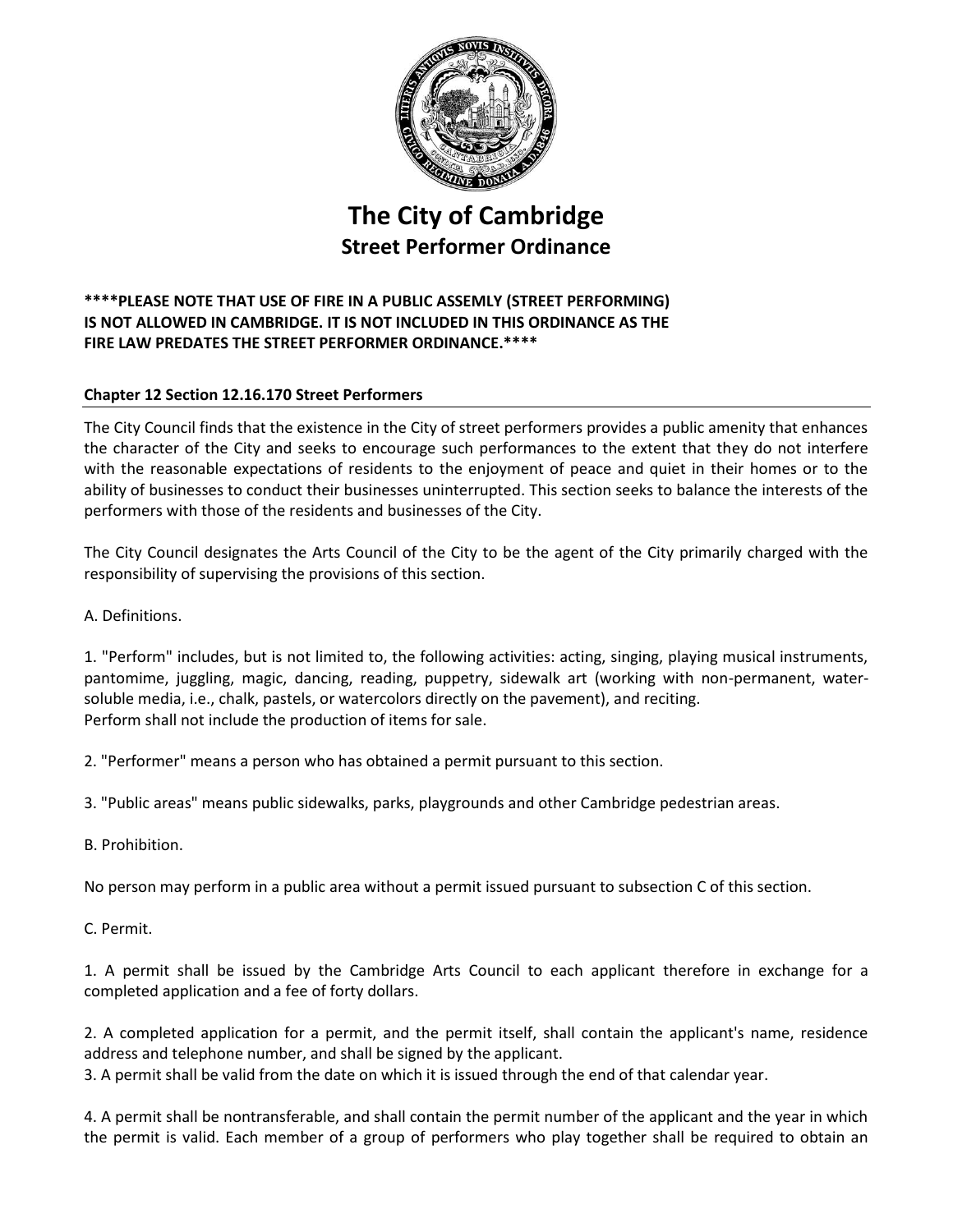individual permit. In no event shall any group of performers, identified as such in their application and noted on their permits, be charged more than one hundred and sixty dollars total for permits for group members.

5. Upon issuing a permit, the Arts Council shall also give the performer a copy of this section.

6. If a performer loses his or her permit, one replacement permit per year may be obtained for a fee of fifteen dollars.

D. Display of Permit.

A performer shall clearly display his or her permit while performing, and shall allow inspection of the permit by any Cambridge police officer or staff person of the Cambridge Arts Council on request.

E. Permitted Performances.

1. Performances may take place in the following locations:

a. In public areas, except within one hundred feet of an elementary and/or secondary school, library, or church while in session, a hospital at any time, and except public areas excluded by the City Council, the Commissioner of Public Works, or the Chief of Police pursuant to subsection F of this section;

b. On private property, with the written permission of the owner or other person in control of such property;

c. In public areas where an authorized street fair or public festival is being conducted, with the permission of the sponsor of such fair or festival.

2. Performances may take place at the following times:

a. Monday through Thursday, between 7:00 a.m. and 11:00 p.m. Friday, between 7:00 a.m. and 12:00 midnight p.m. Saturday, between 7:00 a.m. and 12:00 midnight p.m. Sunday, between 12 noon and 11:00 p.m.

b. In the public space at the intersection of Mt. Auburn Street and JFK Street, known as Winthtop Park, performances may take place at the following times: Monday through Thursday, between 7:00 a.m. and 10:00 p.m. Friday, between 7:00 a.m. and 11:00 p.m. Saturday, between 8:00 a.m. and 11:00 p.m. Sunday, between 12:00 noon and 10:00 p.m.

3. a. No performer or group of performers may generate noise exceeding a median sound level of eighty decibels measured at a distance of twenty-five feet from the performer or group of performers. A performer or group of performers may use sound amplification as long as this sound level is not exceeded. Upon a complaint by a resident, a designated staff person from the Cambridge Arts Council shall, with the permission of the resident, measure the sound level inside the residential dwelling. If the sound level exceeds a median sound level of fifty decibels, and exceeds the background noise by at least ten Db(A), the performer or group of performers causing the excessive sound level shall either turn down the music or move to a distance from the residence so as to reduce the sound level within these limitations. Background noise for this purpose shall mean L90.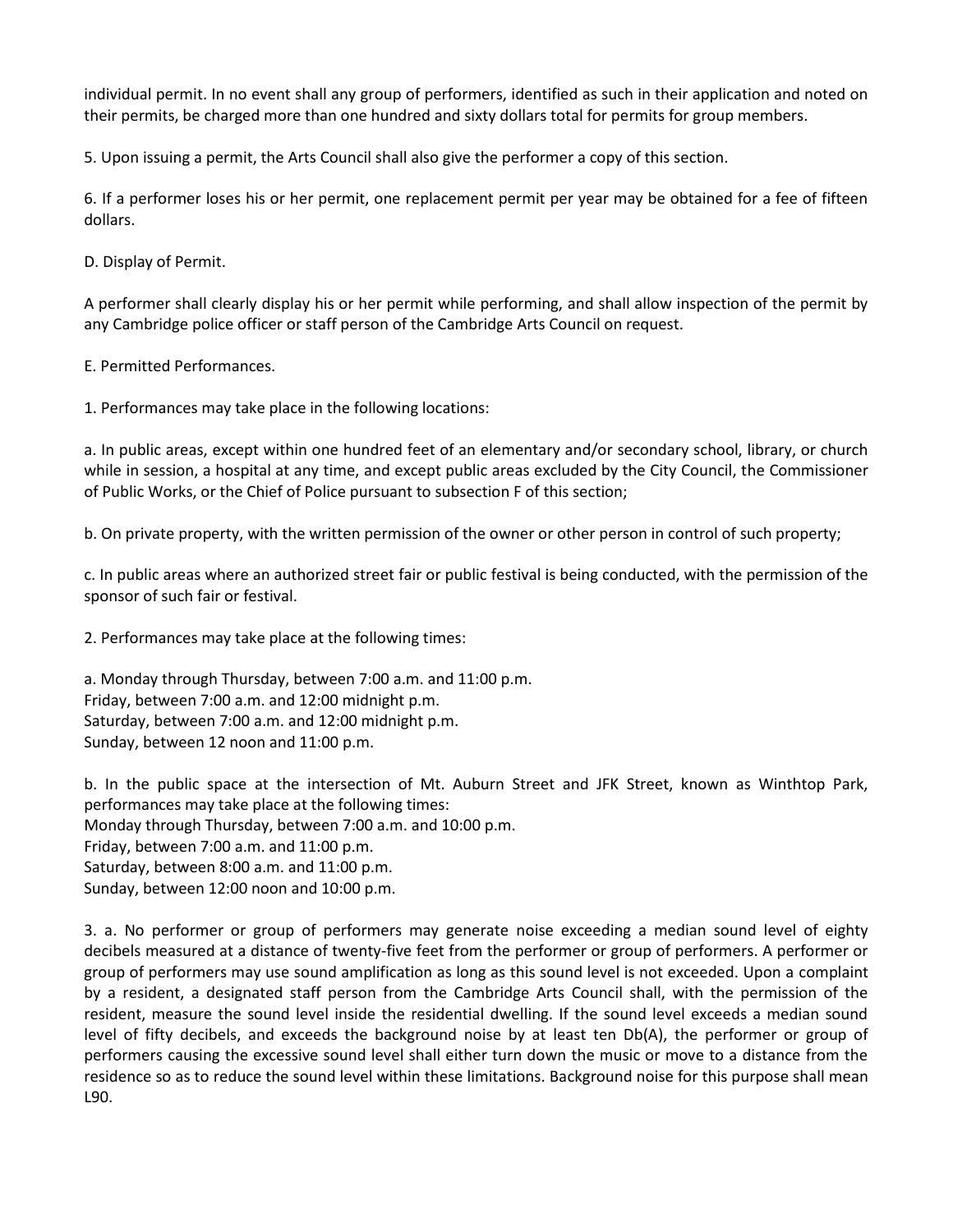b. Drums shall be inaudible at a distance of one hundred fifty feet.

4. A performer may not create an undue interference with the passage of the public through a public area. If a performer attracts a crowd sufficient to obstruct the public way, a police officer may disperse the portion of the crowd that is creating the obstruction. The police officer shall not cause the performer to leave the location unless efforts to move the crowd fail to adequately protect the public safety or order. A police officer shall not ask the performer to leave the location unless all other means of restoring the public safety or order have been exhausted.

5. No performer or group of performers may perform less than fifty feet from another performer or group of performers.

6. A performer may request contributions or money or property at a performance, provided that no sign requesting contributions shall exceed twelve inches by eighteen inches in size. Contributions may be received in any receptacle, such as an open musical instrument case, box or hat. Performers may offer for sale recordings of their own work, in the form of records, cassettes, videotapes or compact discs. On sidewalks, displays must not obstruct handicap ramps, doorways, or windows (i.e., performers shall not tape or post signs or posters on windows or lean displays against windows so as to obstruct a clear view through the window), and must not exceed more than 20% of the width of the sidewalk from the property line of the premises in front of which the display is installed. Nothwithstanding the foregoing, a performer may set up a display on the public sidewalk in front of a doorway to a business if the business is not open, assuming said display meets all other requirements of this section. In public areas other than sidewalks, no such display shall exceed twenty-five square feet, and it shall be prohibited to place a carpet, rug, blanket, or other such covering over grass in a public place.

F. Exclusion of Public Areas.

1. A specific public area may be excluded from performances in accordance with constitutional standards by decision of the City Council after a public hearing notice of which shall be advertised once in a local newspaper no less than fourteen days prior to said hearing. In addition a written notice shall be sent to the Street Artists Guild no less than ten days prior to said hearing; or

a. Based upon evidence presented to the City Council during its deliberations on the adoption of the ordinance codified in this section, the City Council designates Brattle Street on both sides from the northerly side of Church Street to the northerly lot line of 76 Brattle Street as an excluded area, thereby prohibiting performances in that area.

b. Due to the proximity of Quincy Park to a residential area, a hotel, and a library, the City Council designates Quincy Park an exluded area, thereby prohibiting performances in that area.

c. During the major reconstruction of the Central Square area scheduled to begin during 1996, the City Council finds that, based upon evidence elicited at public hearing, issues of serious public safety will occur during said reconstruction of streets, sidewalks and infrastructure, and finds further that it will be necessary to temporarily exclude performances from said areas of reconstruction. The City Council hereby authorizes the City Manager or his designee to issue notices of exclusion from areas to be defined by the City Manager as the reconstruction proceeds. The City Manager shall report to the Council when the reconstruction has been completed.

2. By decision of the Chief of Police in the case of an emergency: any holder of a license who disputes the need for said emergency exclusion may appeal to the City Council for review.